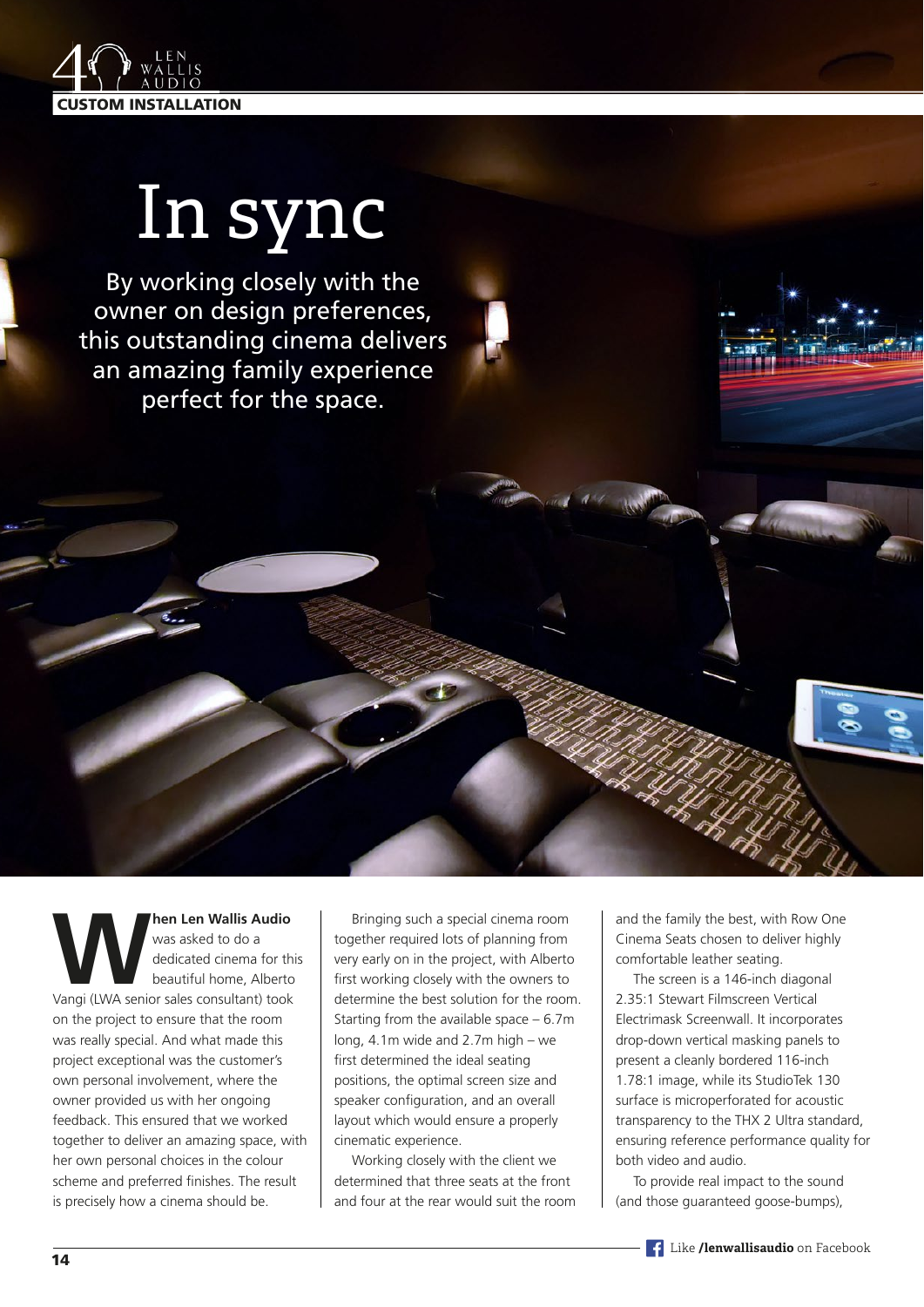

B&W cinema range speakers were chosen, with B&W CT7.3 speakers as the main left, centre and right behind the perforated

Stewart screen. There are two of B&W's in-wall Cinema 7 speakers on each side lining up with each row, with another pair along the back wall. Four Dolby Atmos Cinema 7 ceiling speakers were placed above the seating positions. Bass is of course an essential consideration to give that real wow factor

to movie sound, and here it is handled by four 12-inch Sunfire subwoofers, two at the front and two at the rear of the room. The result: a 7.4.4 Dolby Atmos Digital Cinema, the perfect solution.

The electronics included a Yamaha surround pre and power pair to look after the digital processing of the sound and to drive the speakers with control and clarity at all volume levels, and at a higher level than using an all-in-one

> surround receiver. The processor looks after all the 4K video switching from key media sources, including an Oppo UHD Blu-ray player, Foxel IQ, Apple TV, and Kaleidescape, the world's best movie server, added for the customer to experience the highest possible level in audio and video quality –

with the least amount of compression – so that all movies from 1080P up to full 4K HDR are crystal clear both in picture and sound quality.

The picture shown on the screen is nothing short of incredible – breathtaking picture quality that is not only brighter